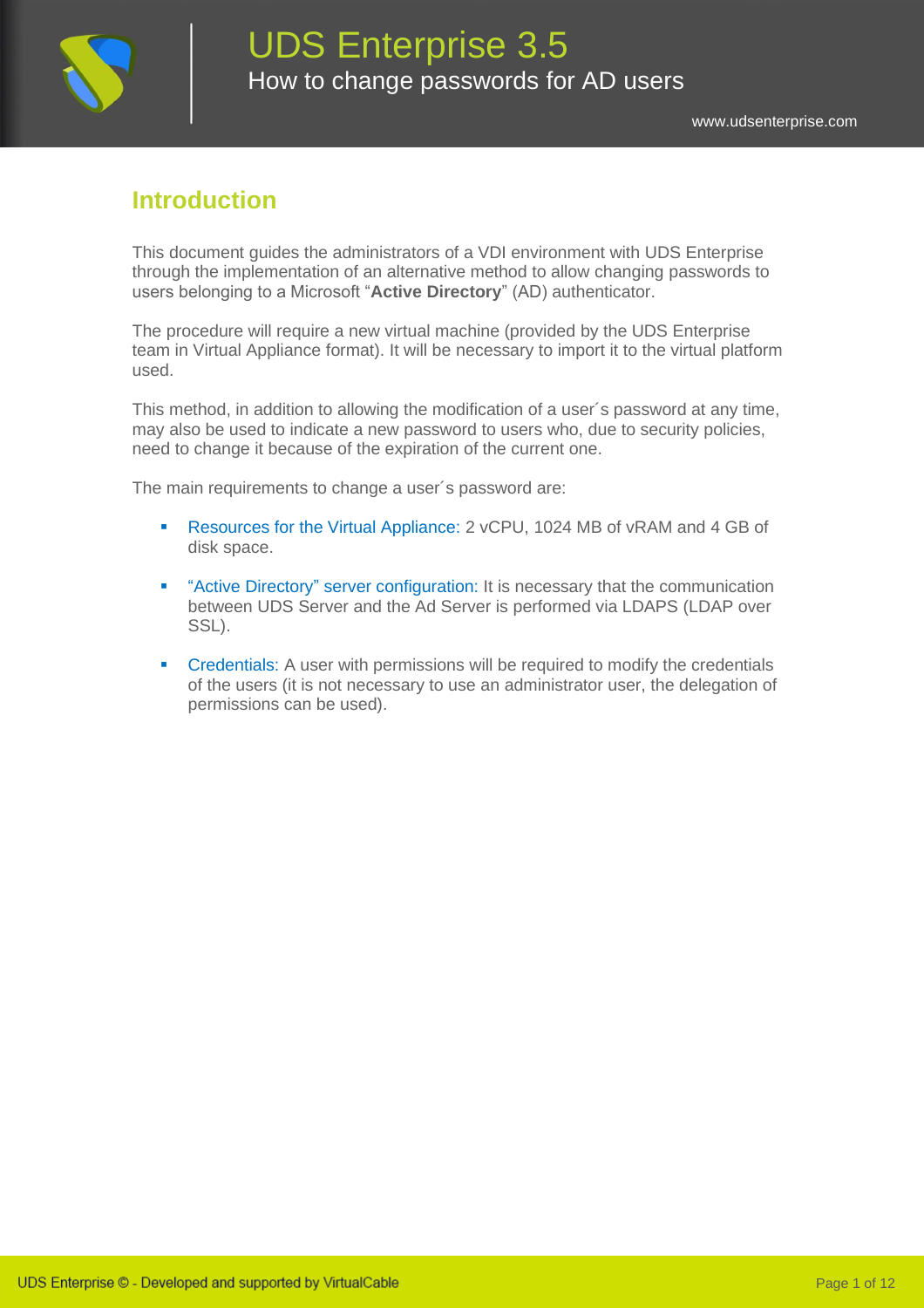

### **Import and configure the Virtual Appliance**

The first task that you will perform in order to enable the change of passwords of users of an "**Active Directory**" directly from the UDS Enterprise VDI environment will be to import a server in Virtual Appliance format.

This VM is available for download in OVA format in the following repository:

#### <http://images.udsenterprise.com/files/AD-Password-Changer/>

**NOTE:** If you need to have this server in another format, it is recommended to decompress the \*.ova file and extract the \*.vmdk disk, which can be converted to other formats (.vhd, .qcow2, etc…) with tools such as [qemu-img,](https://cloudbase.it/qemu-img-windows/) [StarWind,](https://www.starwindsoftware.com/starwind-v2v-converter) etc…

| Debian GNU/Linux 11 uds tty1 |  |
|------------------------------|--|
| Hint: Num Lock on            |  |
| uds login: _                 |  |
|                              |  |

Login to the machine with the following credentials:

- User: root
- Password: uds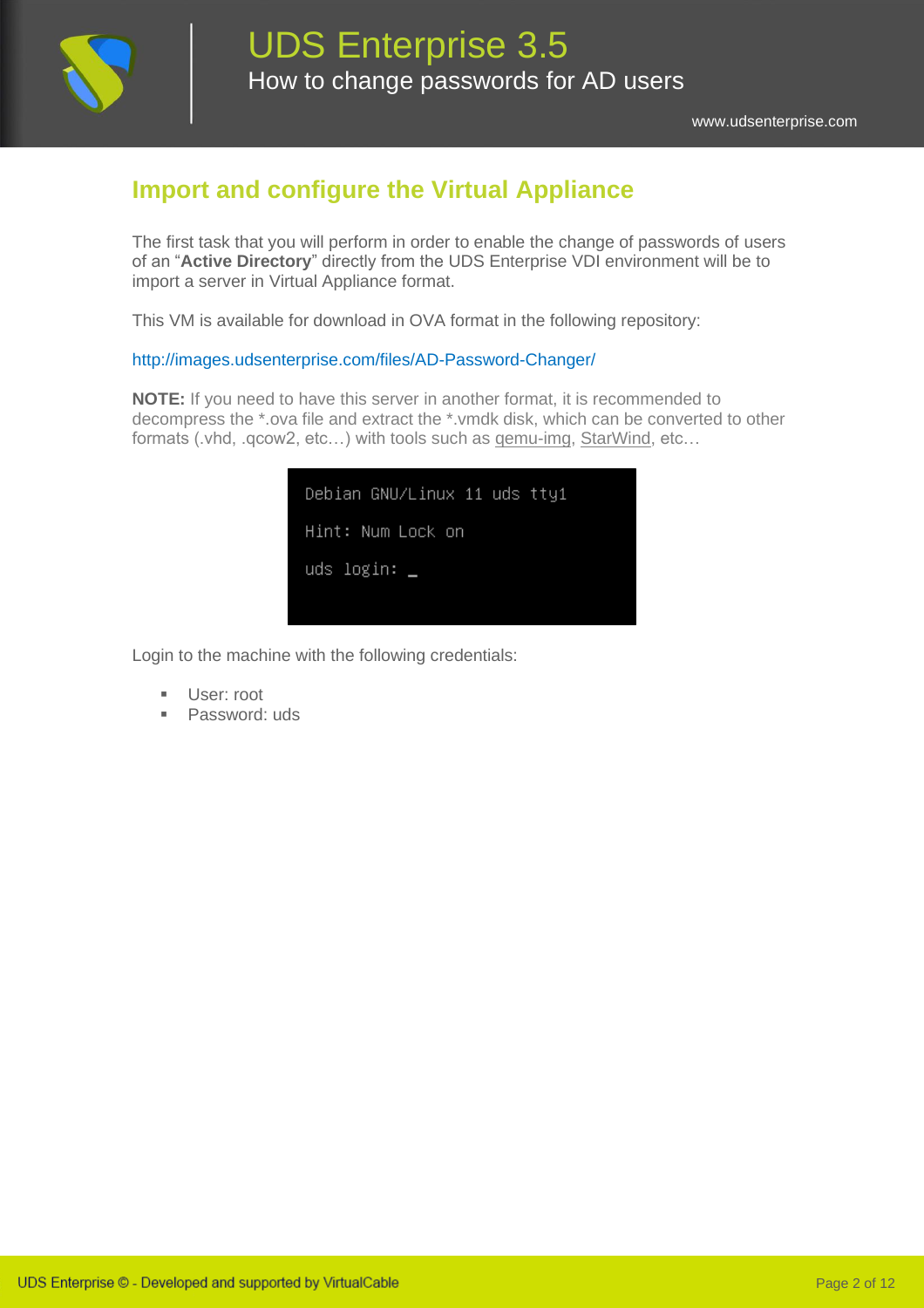



Once the session is started, you will be able to see different notes to help with the configuration of this machine:

- You can change the name (Hostname) of the machine with the command: *hostname set-hostname --static YOUR\_SERVER*
- Change the keyboard layout with the command: *dpkg-reconfigure keyboard-configuration*
- Change the time zone with the command: *dpkg-reconfigure tzdata*

The network configuration of the machine is configured via DHCP by default, so you must indicate a static IP address. In order to do this, edit the file */etc/network/interfaces* and indicate a static IP address: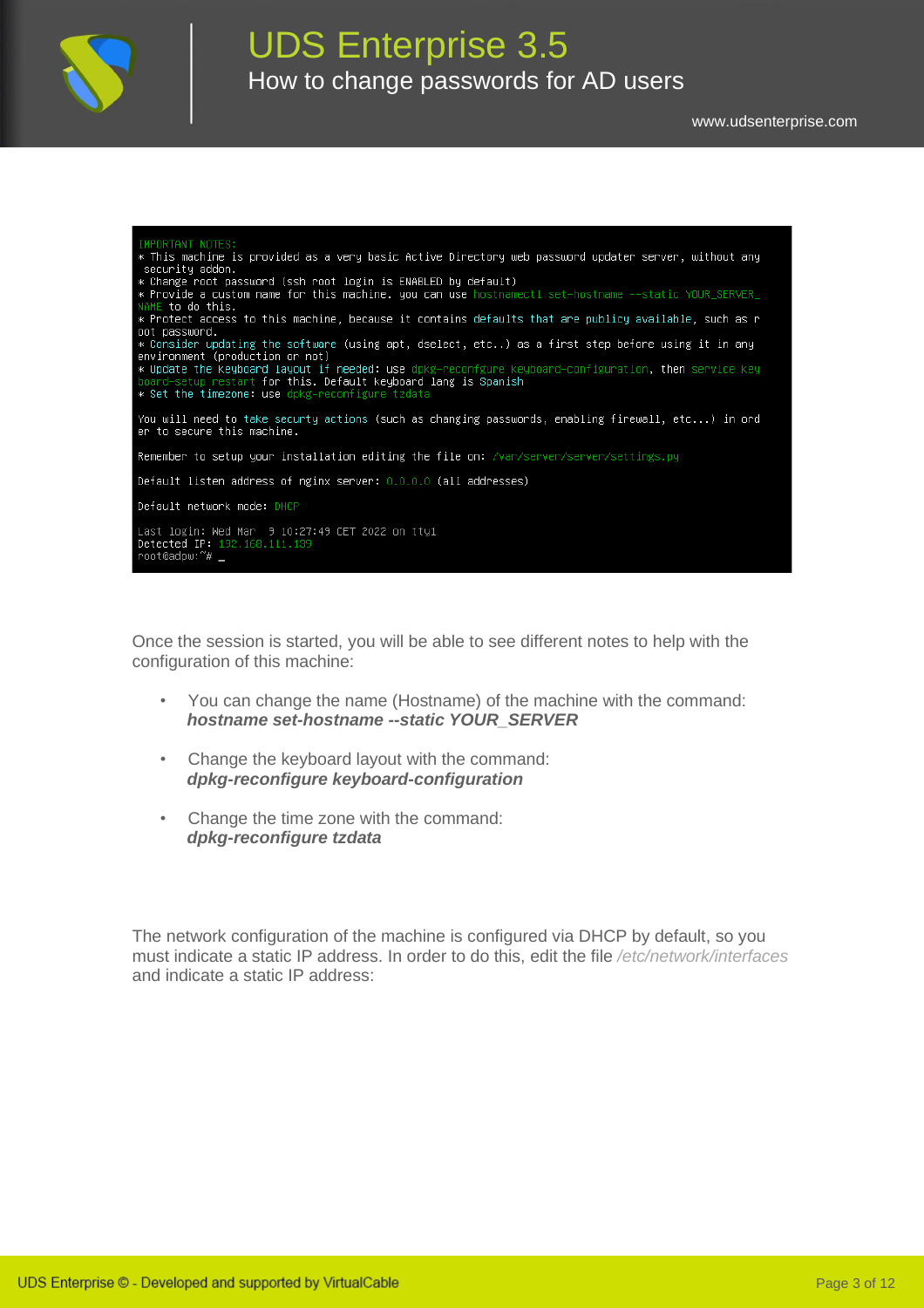

# UDS Enterprise 3.5

How to change passwords for AD users

[www.udsenterprise.com](http://www.udsenterprise.com/)

| GNU nano 3.2                                                                                                                                                | /etc/network/interfaces |
|-------------------------------------------------------------------------------------------------------------------------------------------------------------|-------------------------|
| #<br>This file describes the network interfaces available on your system<br>and how to activate them. For more information, see interfaces(5).              |                         |
| source /etc/network/interfaces.d/*                                                                                                                          |                         |
| # The loopback network interface<br>auto lo<br>iface lo inet loopback                                                                                       |                         |
| # The primary network interface<br>allow–hotplug ens160<br>liface ens160 inet static<br>address 192.168.0.9<br>netmask 255.255.240.0<br>gateway 192.168.0.1 |                         |

Once you have the new server with IP connectivity, configure the script responsible for connecting to the AD server to modify the password of the users.

Edit the file */var/server/server/settings.py* and indicate the following data:



- **EXED\_Server:** IP address or name of the AD Server (for proper operation, the SSL connection must be enabled on the server).
- **AD\_BASEDN:** Indicate the DN BASE in this format: dc=xxx,dc=xxx
- AD\_USER: User with permissions that will be used to change the password (it does not need to be an administrator user; delegated permissions can be used).
- AD PASSWORD: Password of the user "AD\_USER".
- **UDS Broker:** IP address of the UDS Server where the user will be redirected.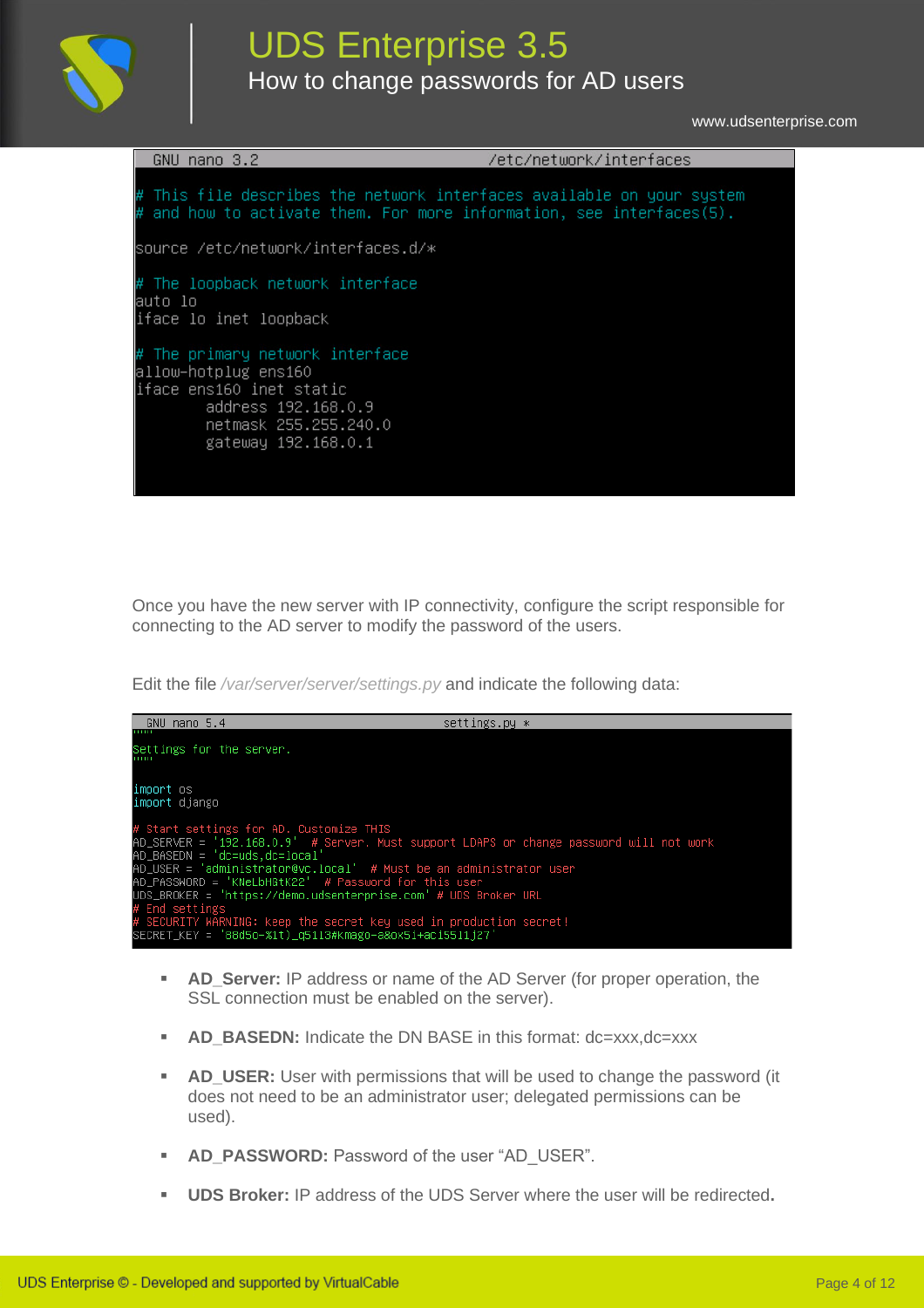

Once all the data necessary for integration with AD are configured, save the changes and publish access to this server in the UDS login portal to allow users to change credentials.

**Note: For security reasons, it is recommended to change the "Secret\_key" that appears by default on the machine**.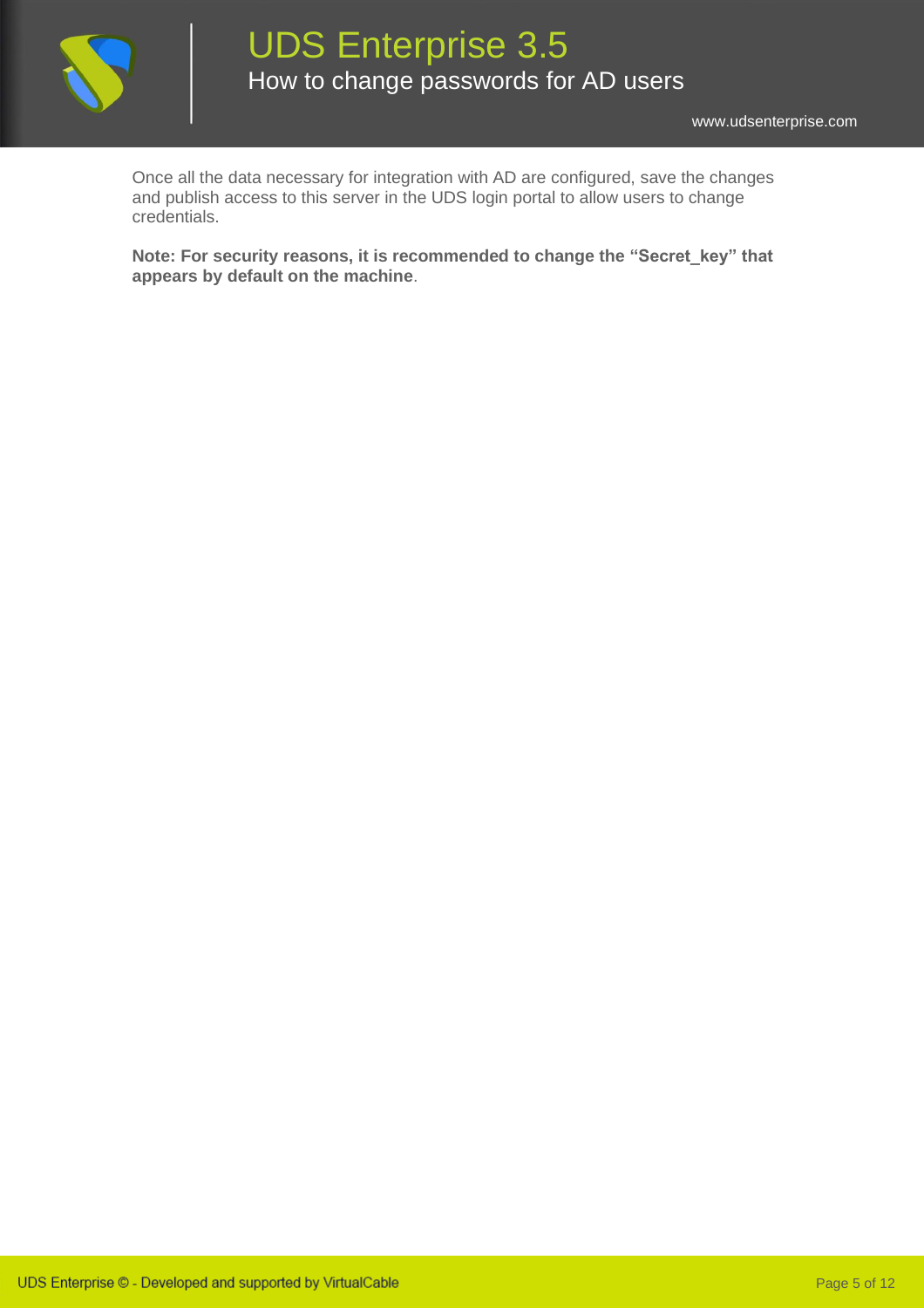

### **Publish access to the credential change server**

Once the new AD user credential change server is configured, you must make it accessible from the UDS login portal. To perform this task, you can modify the UDS login page itself by modifying the HTML code of the page or use the advanced configuration parameter "**Site information**".

The following examples shows how to add access to the credential change server from "**Site information**" parameter:

Access the dashboard of UDS (with user with administration permissions), **Tools – Configuration – Custom – Site information**:

| <b>V</b> UDS                                                                          |                          |                                                        |              |               | English $\blacktriangleright$ |
|---------------------------------------------------------------------------------------|--------------------------|--------------------------------------------------------|--------------|---------------|-------------------------------|
| e.                                                                                    | <b>UDS</b> Configuration |                                                        |              |               |                               |
| $\overline{\mathbf{u}}$<br>$\overline{\blacksquare}$<br>$\overline{\left( \right. }%$ | <b>UDS</b>               | <b>Security</b>                                        | <b>Admin</b> | <b>Custom</b> | <b>PCoIP</b>                  |
| B                                                                                     |                          | CSS                                                    |              |               |                               |
| $\bullet$<br>88                                                                       |                          | Logo name                                              |              |               | h                             |
| $\bullet$                                                                             |                          | <b>UDS</b><br>Min. Services to show filter             |              |               |                               |
| ð<br>Ū.                                                                               |                          | 8                                                      |              |               |                               |
| $\blacksquare$<br>$\overline{\mathbb{G}}$                                             |                          | Show Filter on Top<br>$\Box$ no<br>Site copyright info |              |               |                               |
|                                                                                       |                          | © Virtual Cable S.L.U.<br>Site copyright link          |              |               |                               |
|                                                                                       |                          | https://www.udsenterprise.com                          |              |               |                               |
|                                                                                       |                          | Site information                                       |              |               |                               |
|                                                                                       |                          |                                                        |              |               | h                             |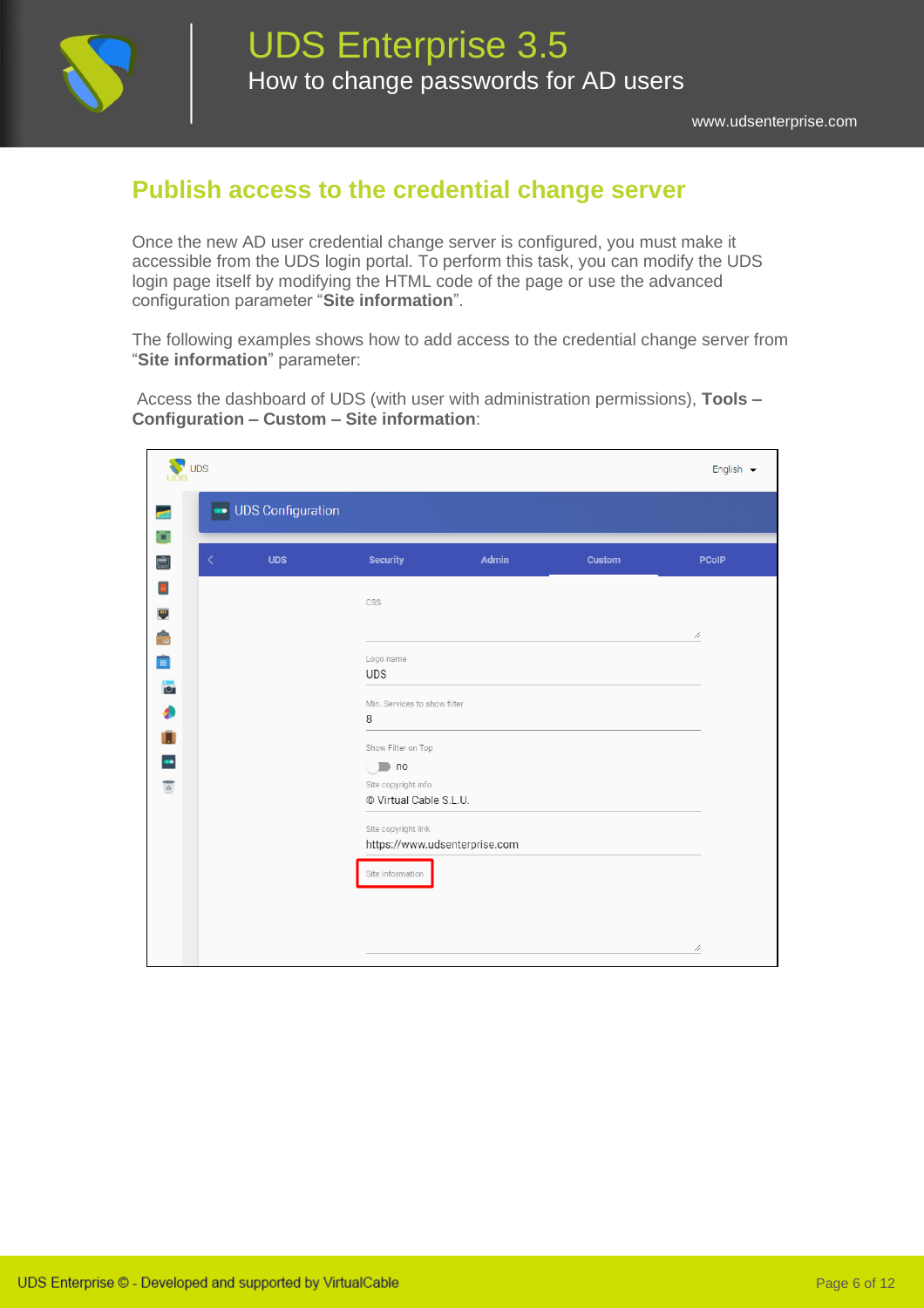

In this field you add, for example, the following data:

| <div align="center"><a href="https://192.168.0.9" target="_blank">Password change</a></div> |  |  |  |
|---------------------------------------------------------------------------------------------|--|--|--|
| AD Users                                                                                    |  |  |  |

| Site information                                                                                               |  |
|----------------------------------------------------------------------------------------------------------------|--|
| <div align="center"><a <br="" href="https://192.168.0.9">target="_blank"&gt;Password change AD Users</a></div> |  |
|                                                                                                                |  |

**NOTE:** You will have to indicate the IP address or name of the credential change server and a descriptive text for the link.

Save the changes and reboot the UDS Server, now on our login page you will have access to this server:

| <b>UDS</b> |                          | $\bigstar$ UDS Client | About | English $\sim$ |
|------------|--------------------------|-----------------------|-------|----------------|
|            |                          |                       |       |                |
|            | <b>UDS Enterprise</b>    |                       |       |                |
|            | Username*                |                       |       |                |
|            | Password                 |                       |       |                |
|            | Authenticator            |                       |       |                |
|            | AD                       | ▼                     |       |                |
|            | Login                    |                       |       |                |
|            | Password change AD Users |                       |       |                |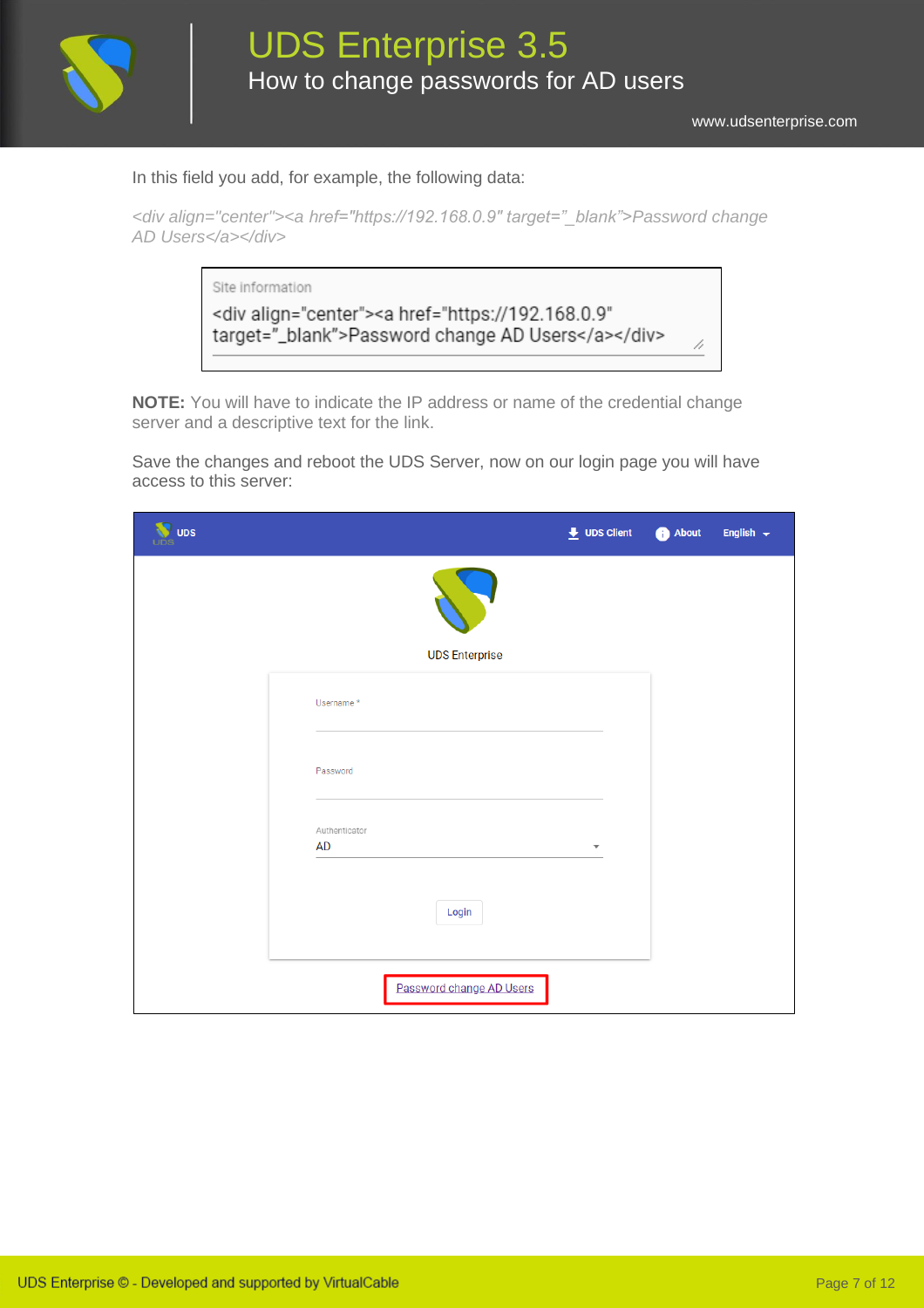

When accessing the server, a new window will appear allowing you to change the user´s password:

|                          | Password update |
|--------------------------|-----------------|
| AD User(user@domain.xxx) |                 |
| user@domain.xxx          |                 |
| Current password         |                 |
| Current password         |                 |
| New password             |                 |
| New password             |                 |
| Repeat new password      |                 |
| Repeat new password      |                 |
|                          | Update          |
|                          |                 |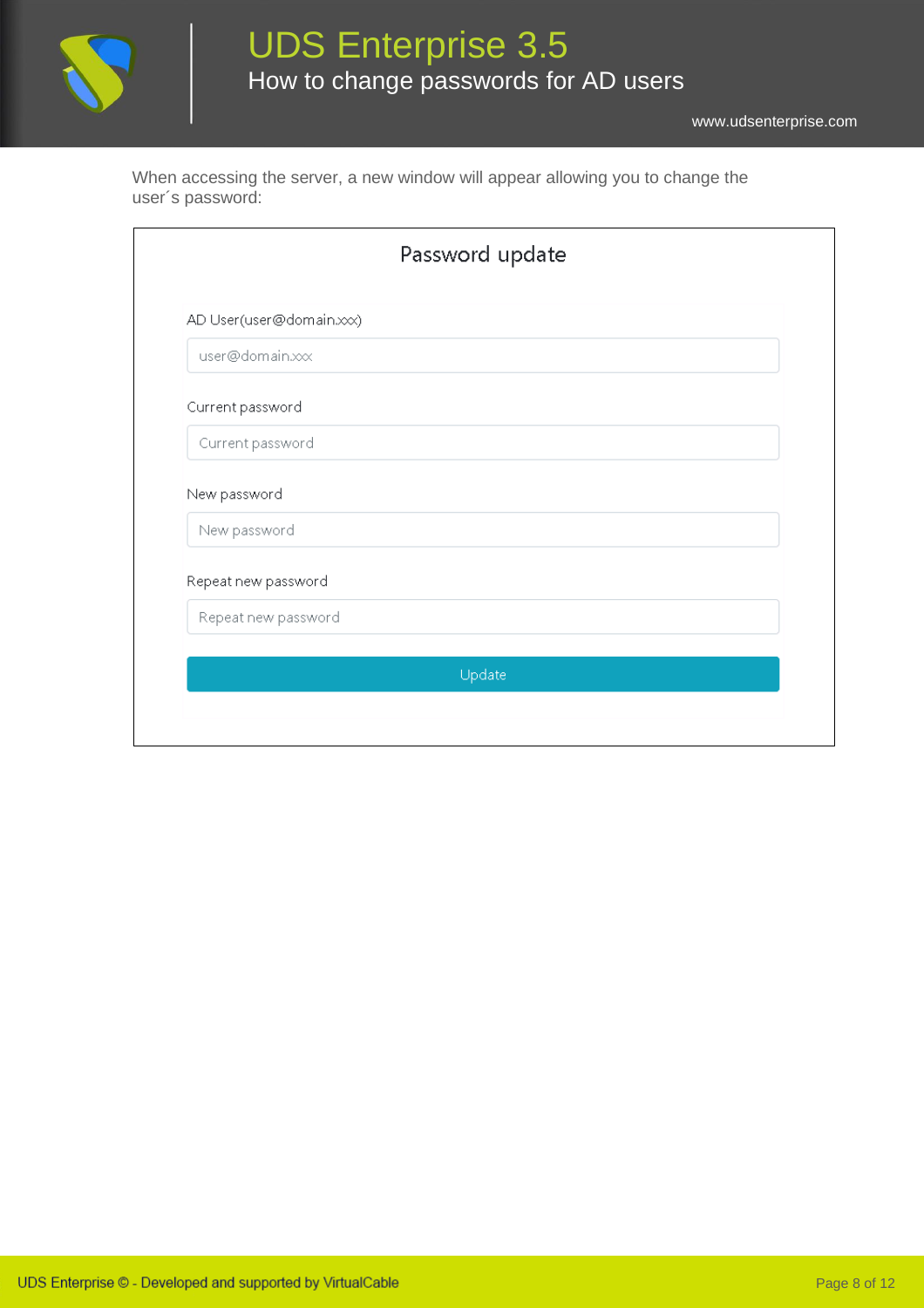

Once modified, the system will indicate if the change has been made correctly and you can close the window:



## **User with permissions to modify credentials**

As indicated above, it is not necessary to use an administrator user in the password change machine, you can use a user with delegated permissions.

To do this, select the organizational unit (OU) where the users will be allowed to modify their password and select "**Delegate Control**".

| <b>UDS</b>   |                  |
|--------------|------------------|
| <b>Users</b> |                  |
| VO.          | Delegate Control |
| NΤ           | Find             |
| Ρ            |                  |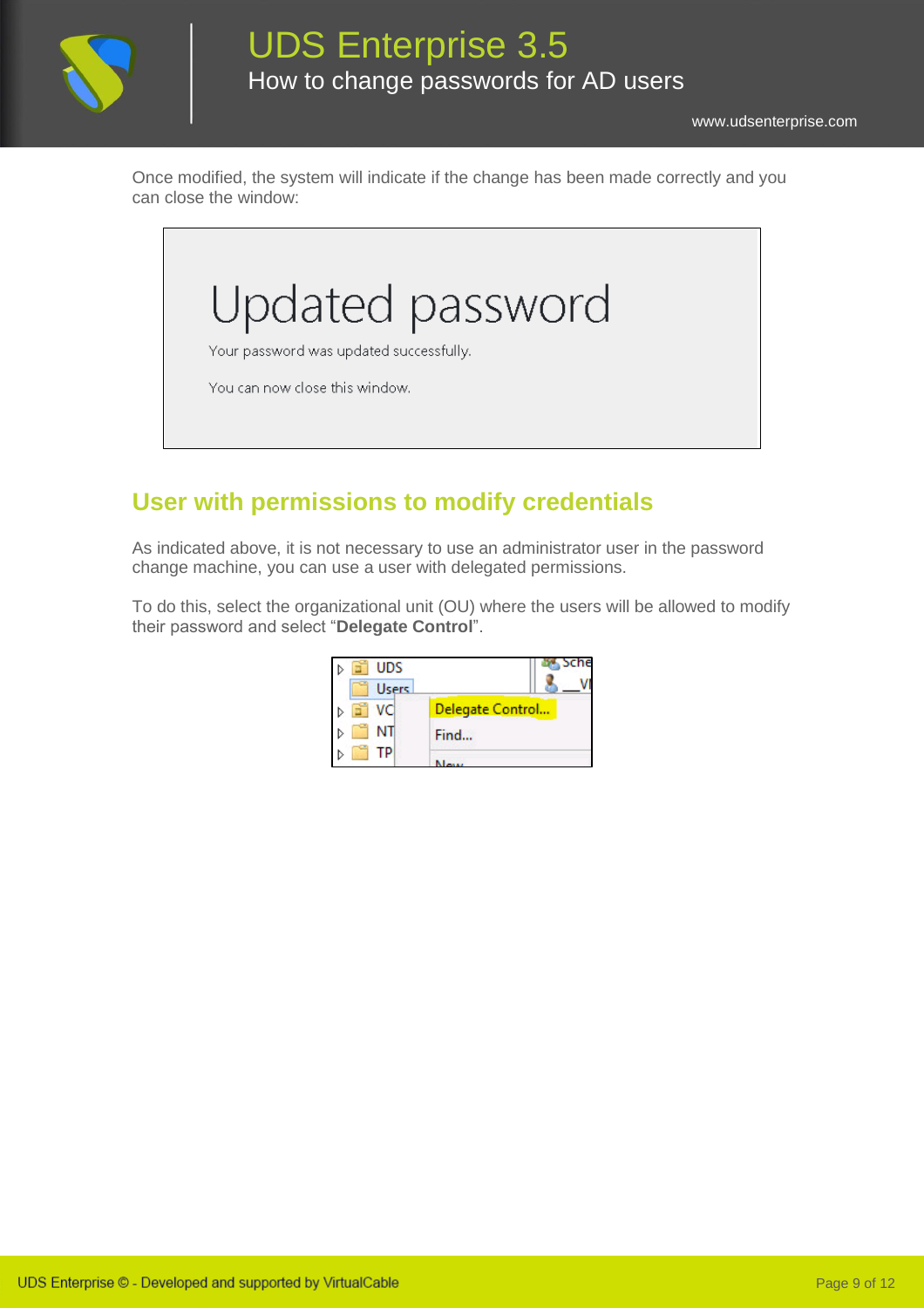

Indicate the user that will be allowed to modify the passwords (and that you have previously entered in the password change machine):

| Delegation of Control Wizard                                                                       |        |
|----------------------------------------------------------------------------------------------------|--------|
| <b>Users or Groups</b><br>Select one or more users or groups to whom you want to delegate control. |        |
| Selected users and groups:                                                                         |        |
| changepass (changepass@vdi.local)                                                                  |        |
| Add                                                                                                | Remove |
| < Back<br>Next<br>Cancel                                                                           | Help   |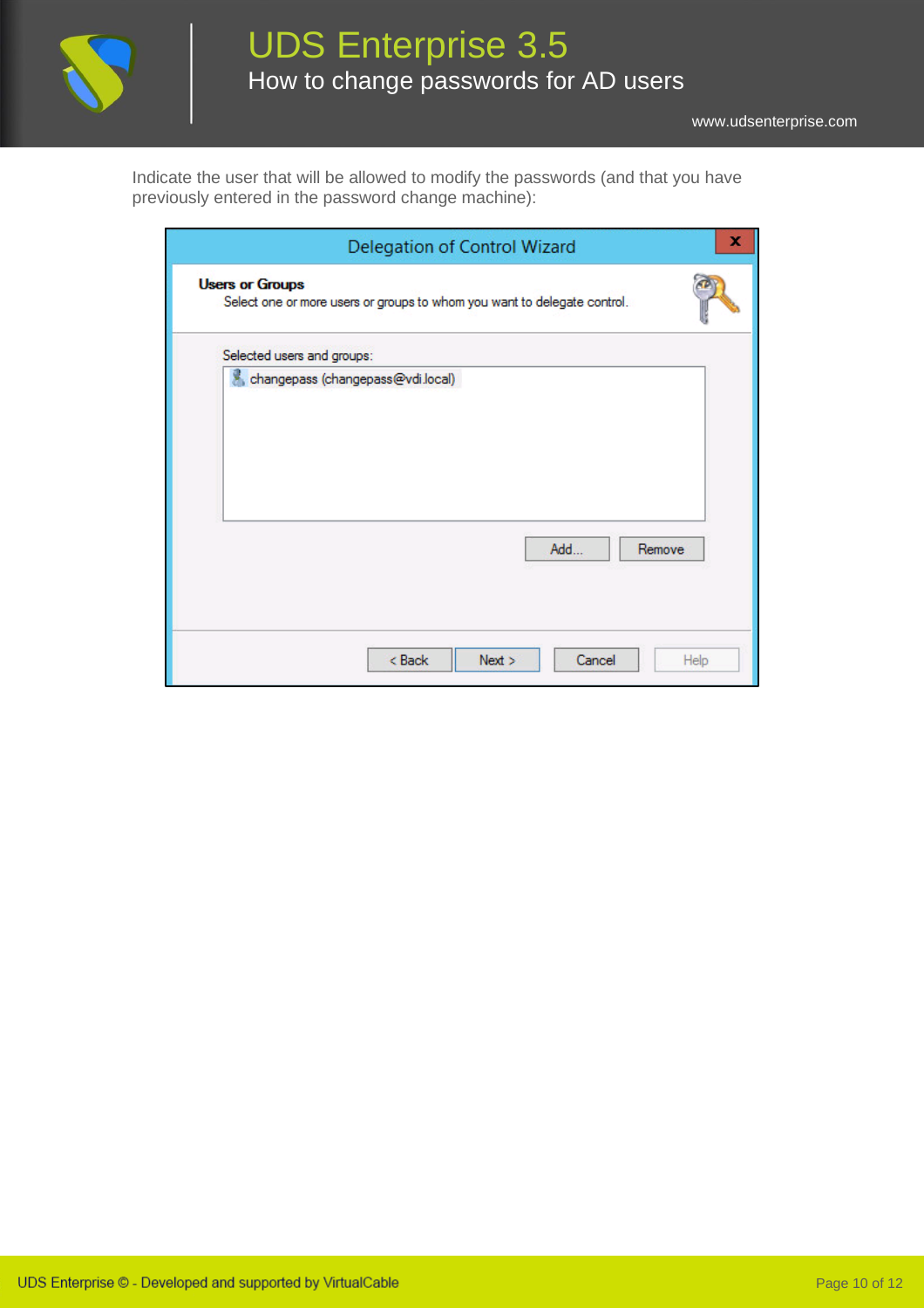

Select: "**Reset user passwords and force password change at the next logon**":

|                          | Active Directory Heart and Computers                                                                                                                                                                                                                                                                                                                                                                                                    |                                                                                                                                                                                                  |
|--------------------------|-----------------------------------------------------------------------------------------------------------------------------------------------------------------------------------------------------------------------------------------------------------------------------------------------------------------------------------------------------------------------------------------------------------------------------------------|--------------------------------------------------------------------------------------------------------------------------------------------------------------------------------------------------|
|                          | x<br>Delegation of Control Wizard                                                                                                                                                                                                                                                                                                                                                                                                       |                                                                                                                                                                                                  |
| <b>Tasks to Delegate</b> | You can select common tasks or customize your own.                                                                                                                                                                                                                                                                                                                                                                                      |                                                                                                                                                                                                  |
|                          | ● Delegate the following common tasks:<br>Create, delete, and manage user accounts<br>Reset user passwords and force password change at next logon<br>Read all user information<br>Ξ<br>Create, delete and manage groups<br>Modify the membership of a group<br>Create, delete, and manage inetOrgPerson accounts<br>Reset inetOrgPerson passwords and force password change at next lo V<br>Ш<br>⋗<br>Create a custom task to delegate | who are per<br>administrato<br>ons and ser<br>controllers i<br>buests<br><b>lisers</b><br>this group c<br>this group<br>this group<br>administrato<br>this group<br>administrato<br>ser to run V |
|                          | $8$ Back<br>Next<br>Cancel<br><b>Help</b>                                                                                                                                                                                                                                                                                                                                                                                               | bunt for ad<br>bunt for que                                                                                                                                                                      |
|                          | <b>User</b><br><b>Javi</b>                                                                                                                                                                                                                                                                                                                                                                                                              |                                                                                                                                                                                                  |

And finish the wizard.